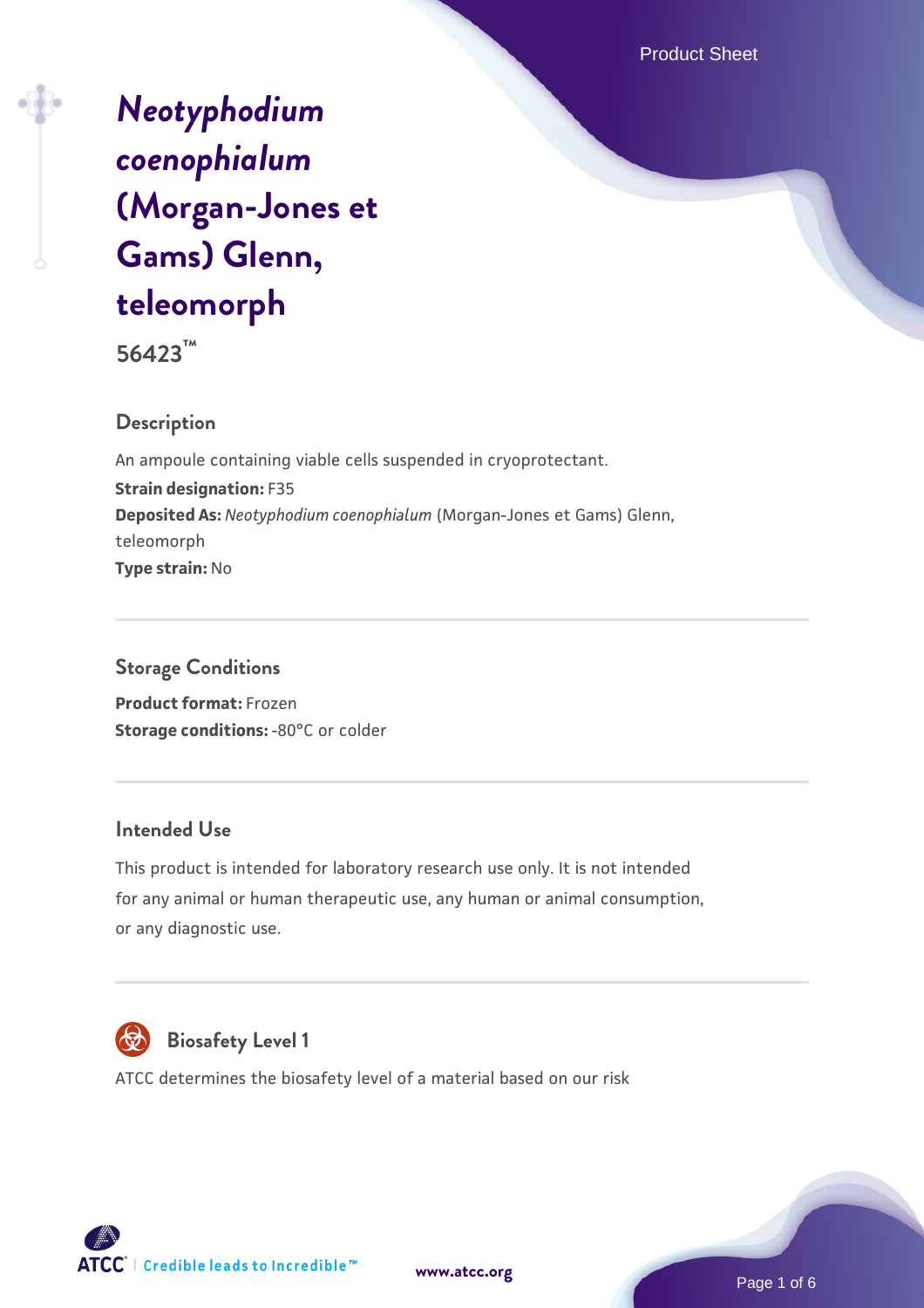assessment as guided by the current edition of *Biosafety in Microbiological and Biomedical Laboratories (BMBL)*, U.S. Department of Health and Human Services. It is your responsibility to understand the hazards associated with the material per your organization's policies and procedures as well as any other applicable regulations as enforced by your local or national agencies.

ATCC highly recommends that appropriate personal protective equipment is always used when handling vials. For cultures that require storage in liquid nitrogen, it is important to note that some vials may leak when submersed in liquid nitrogen and will slowly fill with liquid nitrogen. Upon thawing, the conversion of the liquid nitrogen back to its gas phase may result in the vial exploding or blowing off its cap with dangerous force creating flying debris. Unless necessary, ATCC recommends that these cultures be stored in the vapor phase of liquid nitrogen rather than submersed in liquid nitrogen.

#### **Certificate of Analysis**

For batch-specific test results, refer to the applicable certificate of analysis that can be found at www.atcc.org.

#### **Growth Conditions**

**Medium:**  [ATCC Medium 200: YM agar or YM broth](https://www.atcc.org/-/media/product-assets/documents/microbial-media-formulations/2/0/0/atcc-medium-200.pdf?rev=ac40fd74dc13433a809367b0b9da30fc) **Temperature:** 24°C

**Handling Procedures**



**[www.atcc.org](http://www.atcc.org)**

Page 2 of 6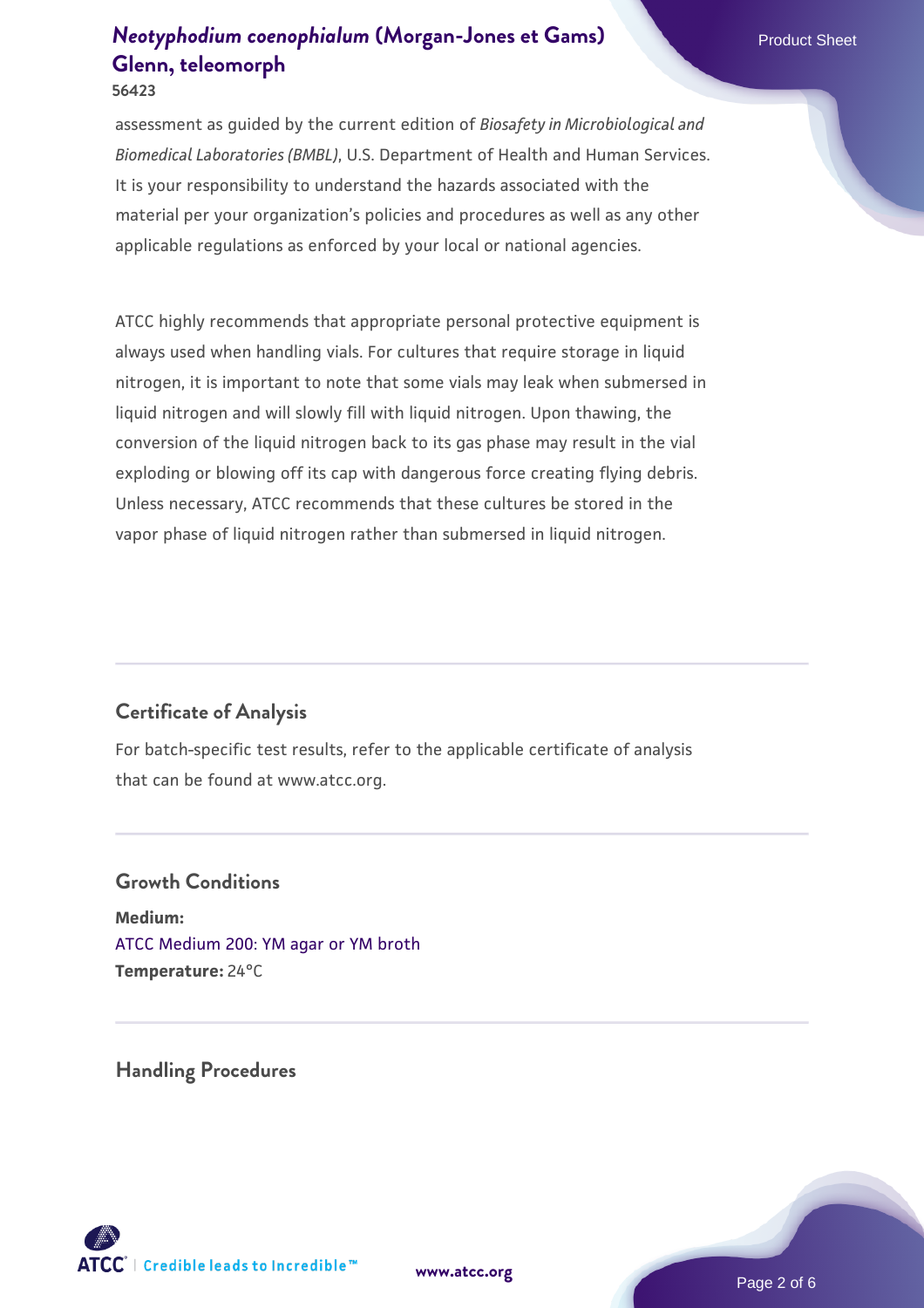**Frozen ampoules** packed in dry ice should either be thawed immediately or stored in liquid nitrogen. If liquid nitrogen storage facilities are not available, frozen ampoules may be stored at or below -70°C for approximately one week. **Do not under any circumstance store frozen ampoules at refrigerator freezer temperatures (generally -20°C)**. Storage of frozen material at this temperature will result in the death of the culture.

- 1. To thaw a frozen ampoule, place in a **25°C to 30°C** water bath, until just thawed **(approximately 5 minutes)**. Immerse the ampoule just sufficient to cover the frozen material. Do not agitate the ampoule.
- 2. Immediately after thawing, wipe down ampoule with 70% ethanol and aseptically transfer at least 50 µL (or 2-3 agar cubes) of the content onto a plate or broth with medium recommended.
- Incubate the inoculum/strain at the temperature and conditions 3. recommended.
- 4. Inspect for growth of the inoculum/strain regularly for up to 4 weeks. The time necessary for significant growth will vary from strain to strain.

#### **Material Citation**

If use of this material results in a scientific publication, please cite the material in the following manner: *Neotyphodium coenophialum* (Morgan-Jones et Gams) Glenn, teleomorph (ATCC 56423)

#### **References**

References and other information relating to this material are available at www.atcc.org.

#### **Warranty**

The product is provided 'AS IS' and the viability of ATCC® products is warranted for 30 days from the date of shipment, provided that the

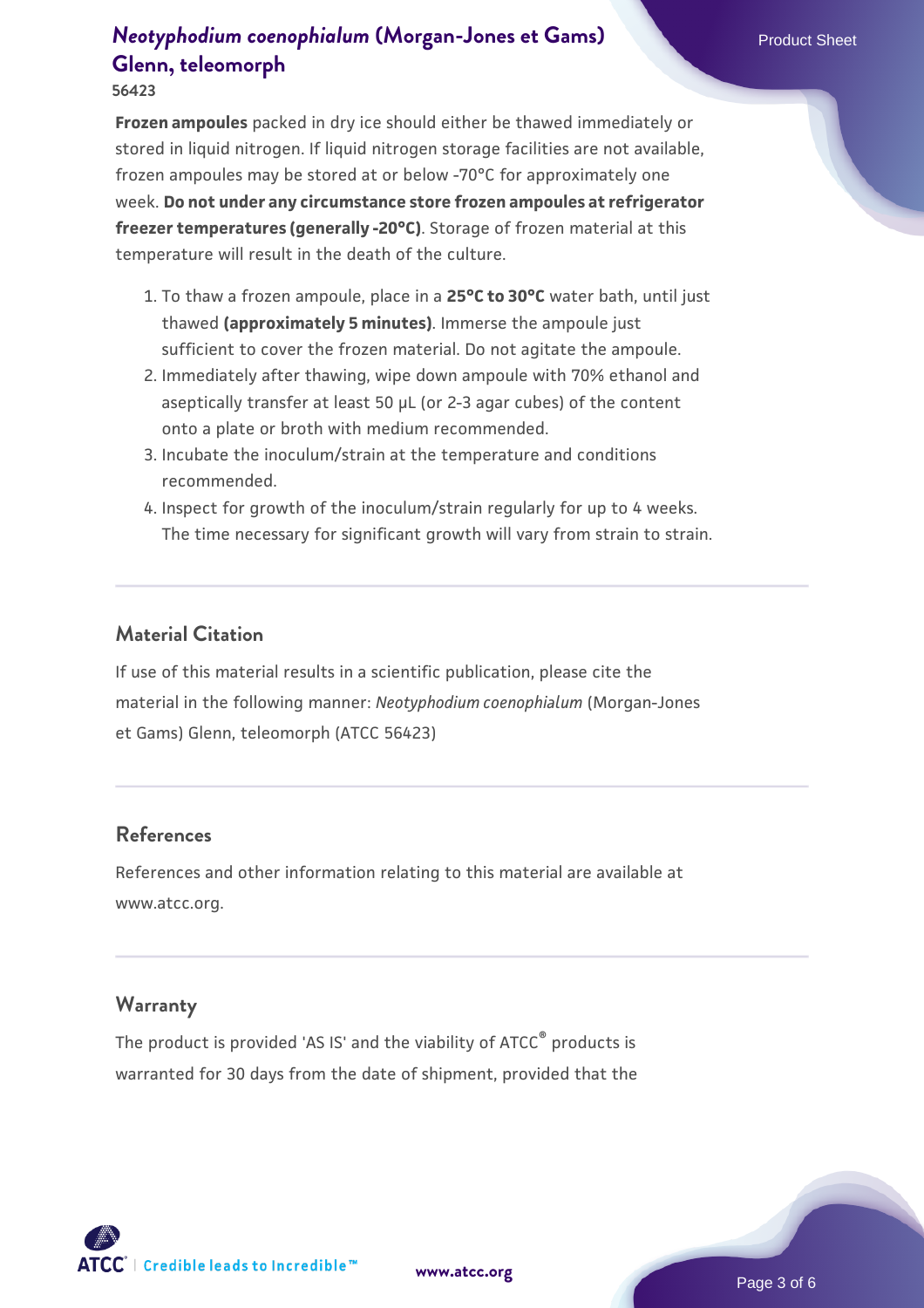**56423**

customer has stored and handled the product according to the information included on the product information sheet, website, and Certificate of Analysis. For living cultures, ATCC lists the media formulation and reagents that have been found to be effective for the product. While other unspecified media and reagents may also produce satisfactory results, a change in the ATCC and/or depositor-recommended protocols may affect the recovery, growth, and/or function of the product. If an alternative medium formulation or reagent is used, the ATCC warranty for viability is no longer valid. Except as expressly set forth herein, no other warranties of any kind are provided, express or implied, including, but not limited to, any implied warranties of merchantability, fitness for a particular purpose, manufacture according to cGMP standards, typicality, safety, accuracy, and/or noninfringement.

#### **Disclaimers**

This product is intended for laboratory research use only. It is not intended for any animal or human therapeutic use, any human or animal consumption, or any diagnostic use. Any proposed commercial use is prohibited without a license from ATCC.

While ATCC uses reasonable efforts to include accurate and up-to-date information on this product sheet, ATCC makes no warranties or representations as to its accuracy. Citations from scientific literature and patents are provided for informational purposes only. ATCC does not warrant that such information has been confirmed to be accurate or complete and the customer bears the sole responsibility of confirming the accuracy and completeness of any such information.

This product is sent on the condition that the customer is responsible for and assumes all risk and responsibility in connection with the receipt, handling, storage, disposal, and use of the ATCC product including without limitation taking all appropriate safety and handling precautions to minimize health or environmental risk. As a condition of receiving the material, the customer

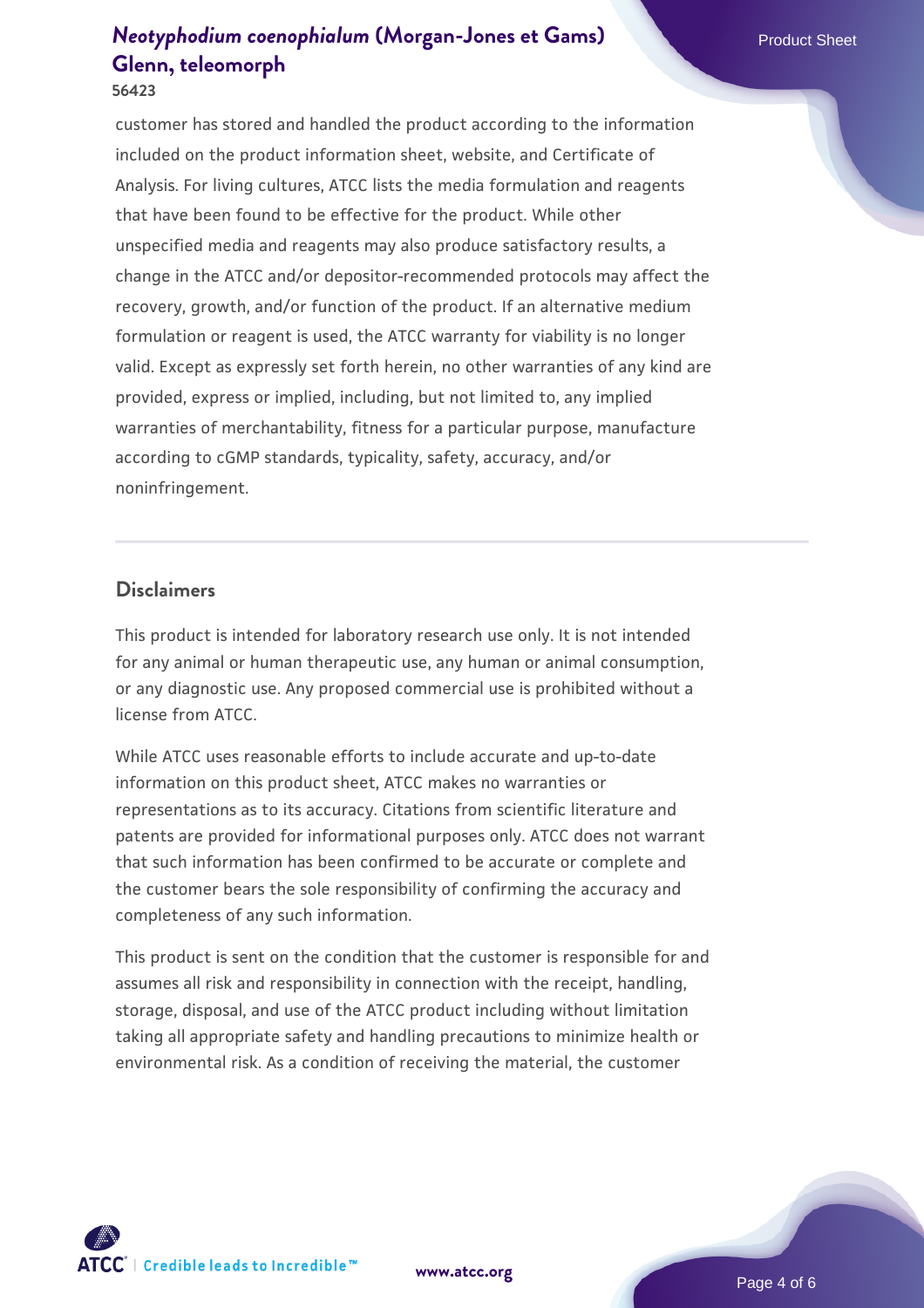agrees that any activity undertaken with the ATCC product and any progeny or modifications will be conducted in compliance with all applicable laws, regulations, and guidelines. This product is provided 'AS IS' with no representations or warranties whatsoever except as expressly set forth herein and in no event shall ATCC, its parents, subsidiaries, directors, officers, agents, employees, assigns, successors, and affiliates be liable for indirect, special, incidental, or consequential damages of any kind in connection with or arising out of the customer's use of the product. While reasonable effort is made to ensure authenticity and reliability of materials on deposit, ATCC is not liable for damages arising from the misidentification or misrepresentation of such materials.

Please see the material transfer agreement (MTA) for further details regarding the use of this product. The MTA is available at www.atcc.org.

#### **Copyright and Trademark Information**

© ATCC 2021. All rights reserved. ATCC is a registered trademark of the American Type Culture Collection.

#### **Revision**

This information on this document was last updated on 2021-05-19

#### **Contact Information**

ATCC 10801 University Boulevard Manassas, VA 20110-2209 USA US telephone: 800-638-6597 Worldwide telephone: +1-703-365-2700